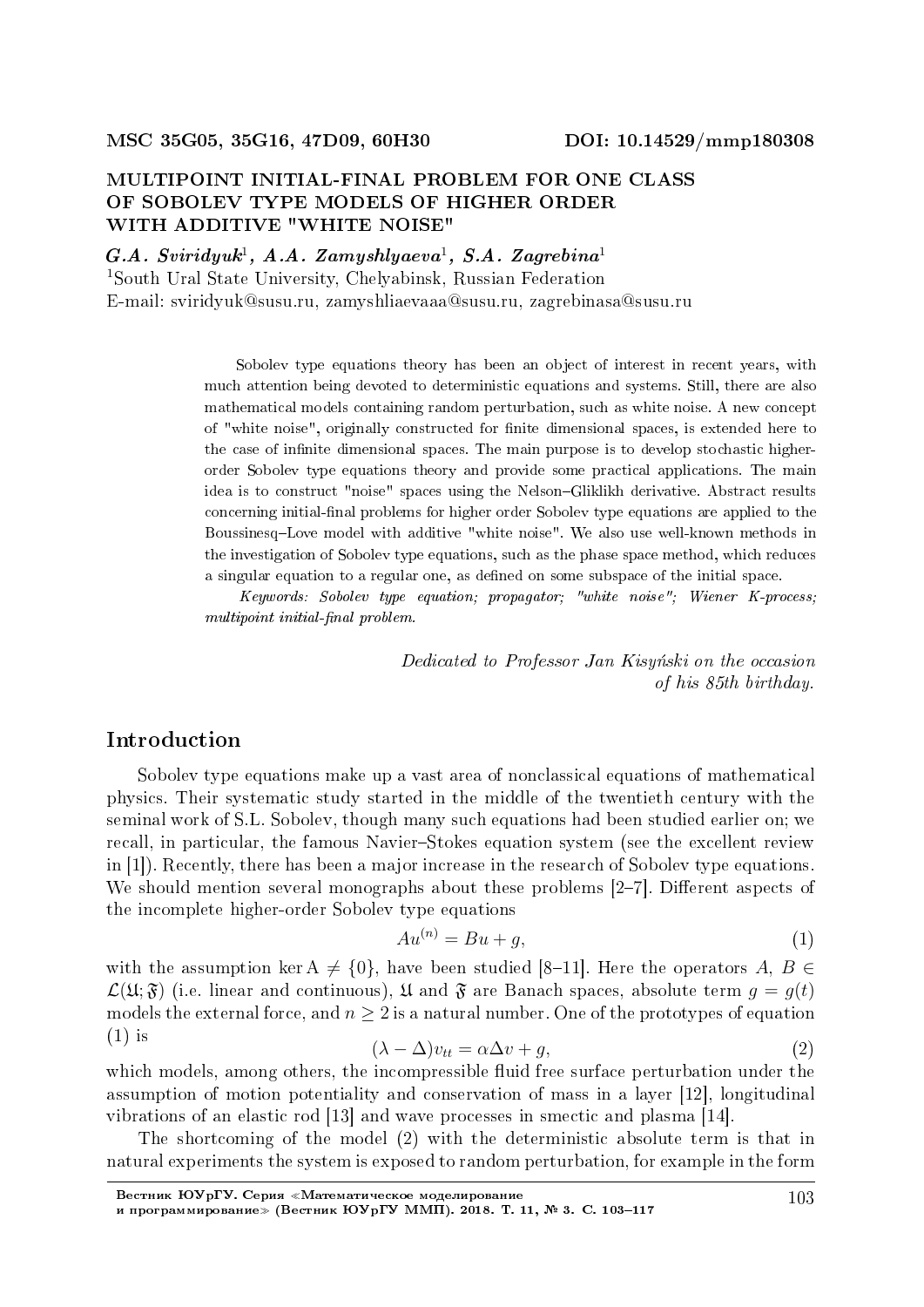of white noise. Stochastic ordinary differential equations with different additive random processes (i.e. not only white noise, but more general Markov and diffusion processes) are now actively studied [15]. The traditional Ito–Stratonovich–Skorohod approach is the most widely followed, although new and very promising avenues of research have recently appeared [11, 16].

The first results concerning stochastic Sobolev type equations of the first order can be found in [17]. They are based on the extension of the Ito-Stratonovich-Skorokhod method to partial differential equations (see, for example,  $[18-20]$ ). In this paper, the stochastic higher order Sobolev type equation

$$
A\eta^{(n)} = B\eta + Nw\tag{3}
$$

is considered. Here, *w* in the right hand side denotes the random process. It is required to find the random process  $\eta(t)$ , satisfying (in some sense) equation (3) and the multipoint initial-final conditions

$$
P_j(\eta^{(k)}(\tau_j) - \xi_j^k) = 0, \quad j = \overline{0, m}, k = \overline{0, n - 1},
$$
\n(4)

where  $\tau_j \in \mathbb{R}$  with  $\tau_j < \tau_{j+1}$ ,  $j = \overline{0,m}$ ,  $\xi_j^k$ ,  $k = \overline{0,n-1}$ , are given random variables, and *P<sup>j</sup>* are the relatively spectral projectors.

At first, *w* was understood as white noise, which is a generalized derivative of the Wiener process. Later, a new approach to the investigation of equation (3) appeared [15] and is being actively developed  $[16, 21-23]$ , where "white noise" means the Nelson-Gliklikh [15, 24] derivative of the Wiener process. This "white noise" was first used in optimal measurement theory [25, 26], which constructs a special space of "noises". The concept of "white noise" in this theory (that is, only in the finite dimensional spaces) proved to be highly efficient, therefore suggesting to extend the concept to infinite-dimensional spaces [17,27]. The main goal of this extension is to develop a theory of stochastic Sobolev type equations and its applications to nonclassical models of mathematical physics of practical importance [28].

Besides the introduction, the paper consists of three sections. The first one deals with the deterministic inhomogeneous linear Sobolev type equation of higher order. We define a multipoint initial-final problem and state a theorem on the existence of a unique solution. We borrowed results from [10, 29] and therefore give them without proofs. The second section extends the deterministic results of the first one to the stochastic setup by analogy with [23]; sketches of proofs complement the results. In the third section we consider the linear stochastic Boussinesq-Love equation. In conclusion, we outline possible directions for further research.

# 1. A Deterministic Linear Sobolev Type Equation of Higher Order with Relatively *p*-Bounded Operators

Let  $\mathfrak{U}$  and  $\mathfrak{F}$  be separable Hilbert spaces, operators  $A, B \in \mathcal{L}(\mathfrak{U}; \mathfrak{F})$ . Following [18], introduce an *A*-resolvent set

$$
\rho^{A}(B) = \{ \mu \in \mathbb{C} : (\mu A - B)^{-1} \in \mathcal{L}(\mathfrak{F}; \mathfrak{U}) \}
$$

and an *A*-spectrum  $\sigma^{A}(B) = \mathbb{C} \setminus \rho^{A}(B)$  of operator *B*. The operator-functions ( $\mu A$  –  $(B)^{-1}$ ,  $R_{\mu}^{A}(B) = (\mu A - B)^{-1}A$ ,  $L_{\mu}^{A}(B) = A(\mu A - B)^{-1}$  with the domain  $\rho^{A}(B)$  are called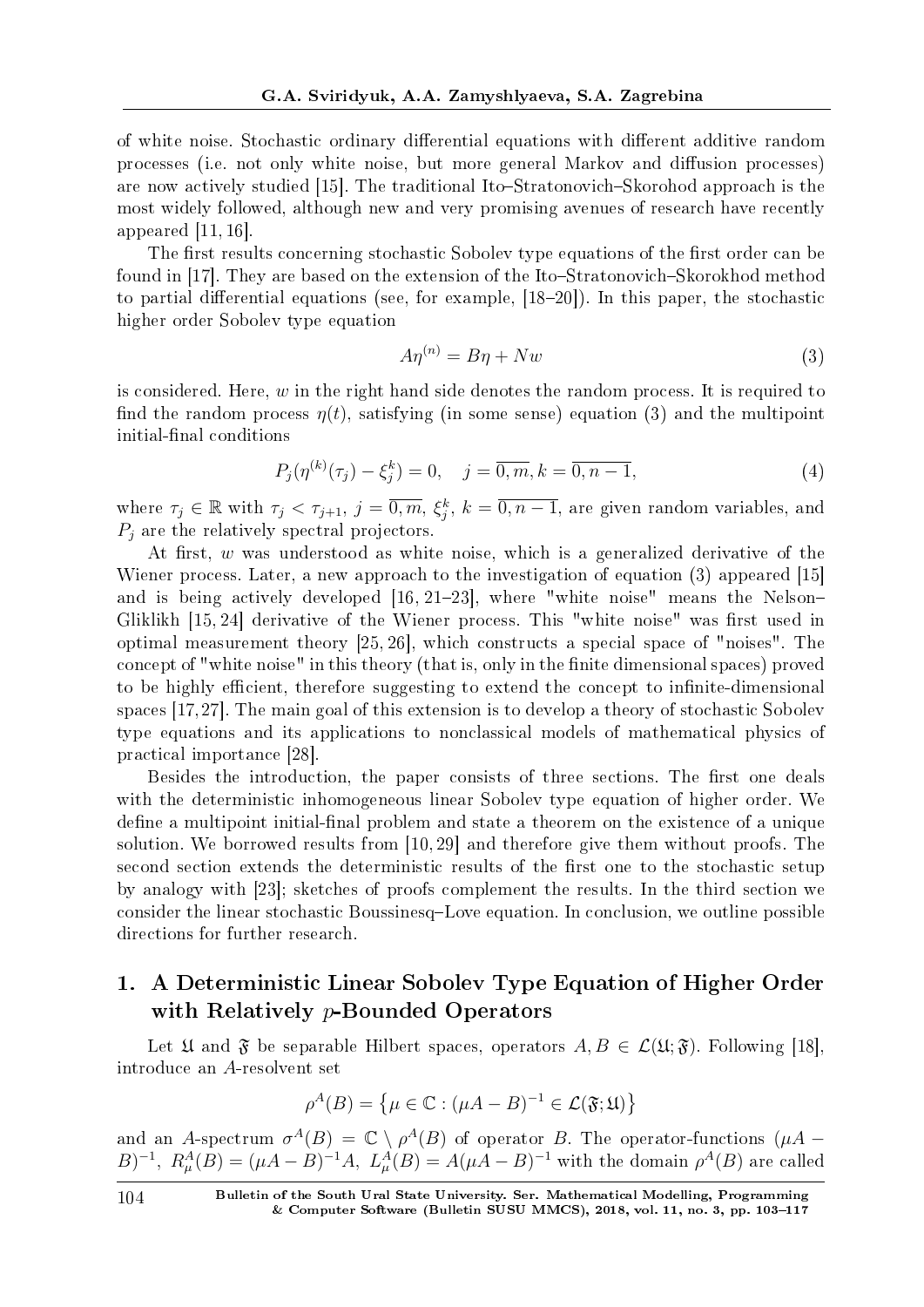the *A*-resolvent, the right and the left *A*-resolvents of operator *B* correspondingly. If the set  $\sigma^A(B)$  is bounded (i.e. there exists  $a>0:\ |\mu|< a$  for all  $\mu\in \sigma^A(B))$  then the operator *B* is called  $(A, \sigma)$ -bounded.

Let the operator *B* be  $(A, \sigma)$ -bounded,  $p \in \{0\} \cup \mathbb{N}$ . Construct the set  $\sigma_n^A(B) = \{ \mu \in$  $\mathbb{C}: \mu^n \in \sigma^A(B)\}$ ; it is compact in  $\mathbb C$  due to the compactness of the  $A$ -spectrum of operator *B*. Take the contour  $\gamma = {\mu \in \mathbb{C} : |\mu| = r, r^n > a}$  that bounds the domain containing the points of  $\sigma_n^A(B)$  and construct the projectors

$$
P = \frac{1}{2\pi i} \int\limits_{\gamma} \mu^{n-1} R^{A}_{\mu^{n}}(B) d\mu \in \mathcal{L}(\mathfrak{U}), \quad Q = \frac{1}{2\pi i} \int\limits_{\gamma} \mu^{n-1} L^{A}_{\mu^{n}}(B) d\mu \in \mathcal{L}(\mathfrak{F}).
$$

Here,  $R_{\mu^n}^A(B) = (\mu^n A - B)^{-1}A$  and  $L_{\mu^n}^A(B) = A(\mu^n A - B)^{-1}$ . Set  $\mathfrak{U}^0(\mathfrak{U}^1) = \ker P(\mathrm{im} P)$ ,  $\mathfrak{F}^0(\mathfrak{F}^1)$  = ker  $Q(\mathrm{im}Q)$ . Thus, the spaces  $\mathfrak U$  and  $\mathfrak F$  can be decomposed into direct sums  $\mathfrak{U} = \mathfrak{U}^0 \oplus \mathfrak{U}^1$  and  $\mathfrak{F} = \mathfrak{F}^0 \oplus \mathfrak{F}^1$ , whereas  $\mathfrak{U}^0 \supset \ker A$ . By  $A_k(B_k)$  define the restriction of operator  $A(B)$  onto  $\mathfrak{U}^k$ ,  $k = 0, 1$ .

**Lemma 1.** [10] The operators  $A_k, B_k \in \mathcal{L}(\mathfrak{U}^k; \mathfrak{F}^k)$ ,  $k = 0, 1$ , moreover, there exist the operators  $B_0^{-1} \in \mathcal{L}(\mathfrak{F}^0; \mathfrak{U}^0)$  and  $A_1^{-1} \in \mathcal{L}(\mathfrak{F}^1; \mathfrak{U}^1)$ .

Construct the operators  $H = B_0^{-1}A_0 \in \mathcal{L}(\mathfrak{U}^0), S = A_1^{-1}B_1 \in \mathcal{L}(\mathfrak{U}^1)$ .

The  $(A, \sigma)$ -bounded operator *B* is called  $(A, p)$ -bounded,  $p \in \{0\} \cup \mathbb{N}$ , if  $\infty$  is a removable singular point (i.e.  $H \equiv \mathbb{O}, p = 0$ ) or a pole of order  $p \in \mathbb{N}$  (i.e.  $H^p \neq \mathbb{O}$ )  $H^{p+1} \equiv \mathbb{O}$ ) of the *A-resolvent*  $(\mu A - B)^{-1}$  of operator *B*.

Introduce the following condition:

$$
\sigma^{A}(B) = \bigcup_{j=0}^{m} \sigma_{j}^{A}(B), \text{ for } m \in \mathbb{N}; \text{ moreover, } \sigma_{j}^{A}(B) \neq \emptyset,
$$
  
there exists a closed contour  $\gamma_{j} \subset \mathbb{C}$ , bounding a domain  
 $D_{j} \supset \sigma_{j}^{A}(B), \text{ such that } \overline{D_{j}} \cap \sigma_{0}^{A}(B) = \emptyset \text{ and}$   
 $\overline{D_{k}} \cap \overline{D_{l}} = \emptyset \text{ for all } j, k, l = \overline{1, m} \text{ with } k \neq l.$  (A)

Then we have

**Lemma 2.** [10] If the operator *B* is  $(A, \sigma)$ -bounded and condition  $(A)$  is fulfilled then (i) there exist relatively spectral projectors

$$
P_j = \frac{1}{2\pi i} \int_{\gamma_j} \mu^{n-1} R_{\mu^n}^A(B) d\mu \in \mathcal{L}(\mathfrak{U}), \quad j = \overline{1, m},
$$
  

$$
Q_j = \frac{1}{2\pi i} \int_{\gamma_j} \mu^{n-1} L_{\mu^n}^A(B) d\mu \in \mathcal{L}(\mathfrak{F}), \quad j = \overline{1, m}.
$$

Moreover,

 $(iii)$   $P_jP = PP_j = P_j, Q_jQ = QQ_j = Q_j;$ (iii)  $P_k P_l = P_l P_k = \mathbf{O}$  for all  $k, l = \overline{1, m}$  with  $k \neq l$ .

Вестник ЮУрГУ. Серия «Математическое моделирование и программирование≫ (Вестник ЮУрГУ ММП). 2018. Т. 11, № 3. C. 103–117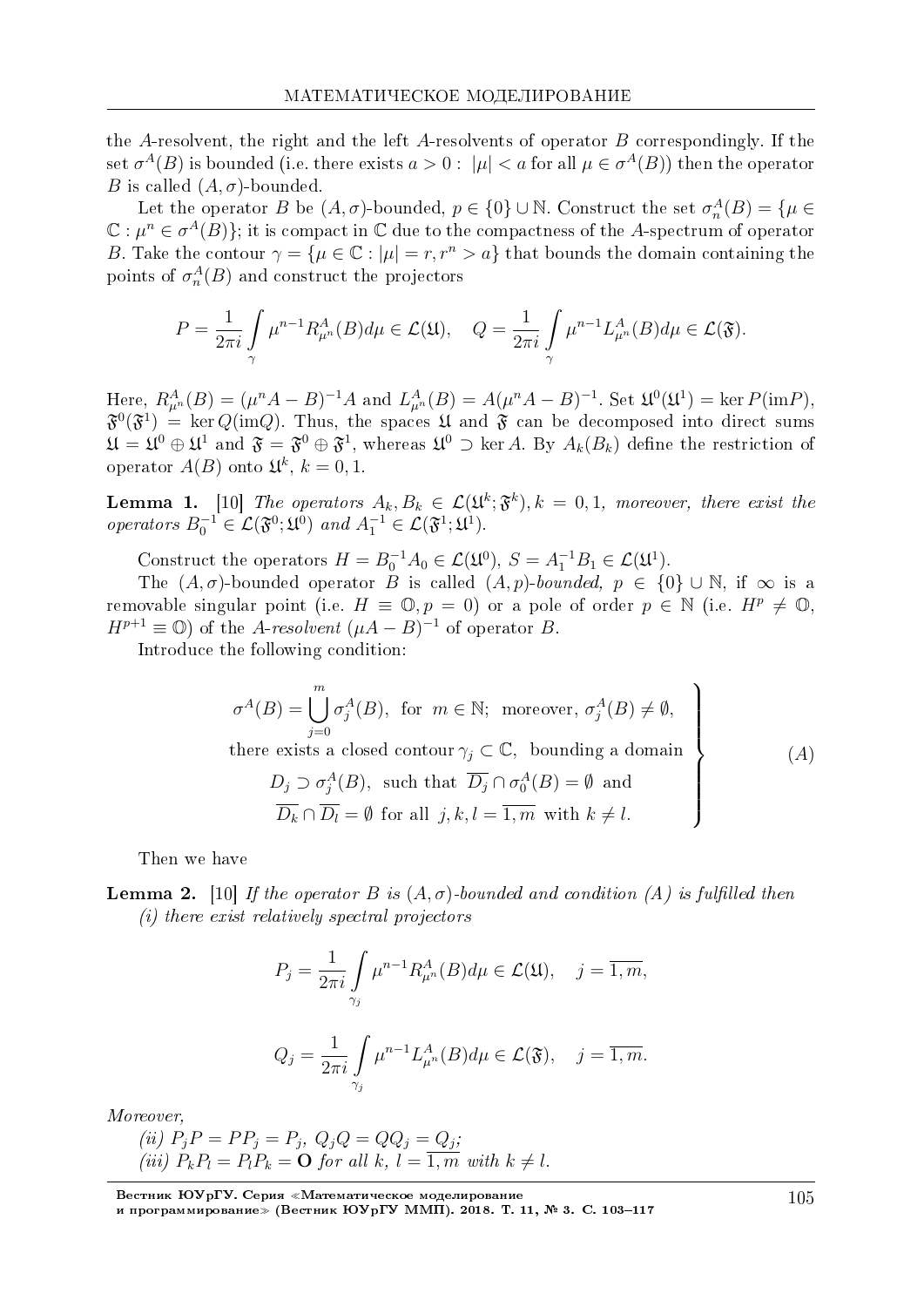Put 
$$
P_0 = P - \sum_{j=1}^m P_j \in \mathcal{L}(\mathfrak{U}), Q_0 = Q - \sum_{j=1}^m Q_j \in \mathcal{L}(\mathfrak{F}).
$$
 Due to Lemma 3 operators

*P*<sub>0</sub>*,*  $Q_0$  are projectors. Moreover,  $P_i P_0 = P_0 P_i = \mathbb{O}$ ,  $Q_i Q_0 = Q_0 Q_i = \mathbb{O}$  for  $j = \overline{1, m}$ .

Thus, assume that condition (A) is fulfilled. Fix  $\tau_j \in \mathbb{R}$  with  $\tau_j < \tau_{j+1}$ , vectors  $u_j \in \mathfrak{U}$ for  $j = \overline{0,m}$ , and vector-function  $f \in C^{\infty}(\mathbb{R}; \mathfrak{F})$ . Consider the linear inhomogeneous Sobolev type equation

$$
Au^{(n)} = Bu + f.\tag{5}
$$

Refer to a vector-function  $u \in C^{\infty}(\mathbb{R}; \mathfrak{U})$  satisfying (5) as a *solution* to (5). Refer to a solution  $u = u(t)$  to (5) satisfying the conditions

$$
P_j(u^{(k)}(\tau_j) - u_j^k) = 0, \quad j = \overline{0, m}, \ k = \overline{0, n - 1}, \tag{6}
$$

as a *solution to the multipoint initial-final value problem*  $(6)$  for  $(5)$ .

Introduce the following operator families

$$
U_j^k(t) = \frac{1}{2\pi i} \int_{\gamma_j} \mu^{n-k-1} (\mu^n A - B)^{-1} A e^{\mu t} d\mu,
$$

 $k = 0, 1, \ldots, n-1, \, j = 1, \ldots, m$ .

**Lemma 3.** [10] If the operator  $B$  is  $(A, p)$ -bounded and condition  $(A)$  is fulfilled then (i)  $U_j^k(t)$   $k = 0, 1, \ldots, n-1, j = 1, \ldots, m$  are propagators of homogeneous ( $f \equiv 0$ )

equation (5); 
$$
\alpha
$$

$$
(ii) (U_j^k(t))_t^{(l)} = U_j^{k-l}(t) \text{ for } k = 0, 1, ..., n-1, j = 0, 1, ..., m, l = 0, 1, ..., k;
$$
  
\n
$$
(iii) (U_j^k(t))_t^{(l)} \Big|_{t=0} = \text{Q} \text{ for } k \neq l;
$$
  
\n
$$
(iv) (U_j^k(t))_t^{(k)} \Big|_{t=0} = P_j.
$$

Introduce the subspaces  $\mathfrak{U}^{1j} = \text{im } P_j$  and  $\mathfrak{F}^{1j} = \text{im } Q_j$  for  $j = \overline{0,m}$ . By construction,

$$
\mathfrak{U}^1 = \bigoplus_{j=0}^m \mathfrak{U}^{1j} \text{ and } \mathfrak{F}^1 = \bigoplus_{j=0}^m \mathfrak{F}^{1j}.
$$

Denote by  $A_{1j}$  the restriction of  $A$  to  $\mathfrak{U}^{1j}$  and by  $B_{1j}$  the restriction of  $B$  to  $\mathfrak{U}^{1j}$  for  $j=\overline{0,m}$ .

**Theorem 1.** [29] (generalized spectral theorem) Suppose that  $A, B \in \mathcal{L}(\mathfrak{U}; \mathfrak{F})$ , the operator *B* is  $(A, \sigma)$ -bounded, and condition  $(A)$  is satisfied then

 $(i)$   $A_{1j} \in \mathcal{L}(\mathfrak{U}^{1j}; \mathfrak{F}^{1j})$  and  $B_{1j} \in \mathcal{L}(\mathfrak{U}^{1j}; \mathfrak{F}^{1j})$  for  $j = \overline{0, m}$ ; (*ii*) the operators  $A_{1j}^{-1} \in \mathcal{L}(\mathfrak{F}^{1j};\mathfrak{U}^{1j})$  exist, for  $j=\overline{0,m}$ .

**Theorem 2.** [10] If the operator *B* is  $(A, p)$ -bounded for  $p \in \{0\} \cup \mathbb{N}$  and condition  $(A)$ holds then for all  $f \in C^{pn+n}(\mathbb{R}; \mathfrak{F})$  and  $u_j^k \in \mathfrak{U}$ , for  $j = \overline{0, m}$ ,  $k = \overline{0, n-1}$ , there exists a unique solution to  $(5)$ ,  $(6)$  given by

$$
u(t) = -\sum_{q=0}^{p} H^{q} B_{0}^{-1} (\mathbb{I} - Q) f^{(qn)}(t) +
$$
  
+ 
$$
\sum_{j=0}^{m} \sum_{k=0}^{n-1} U_{j}^{k} (t - \tau_{j}) u_{j}^{k} + \sum_{j=0}^{m} \int_{\tau_{j}}^{t} U_{j}^{n-1} (t - s) A_{1j}^{-1} Q_{j} f(s) ds.
$$
 (7)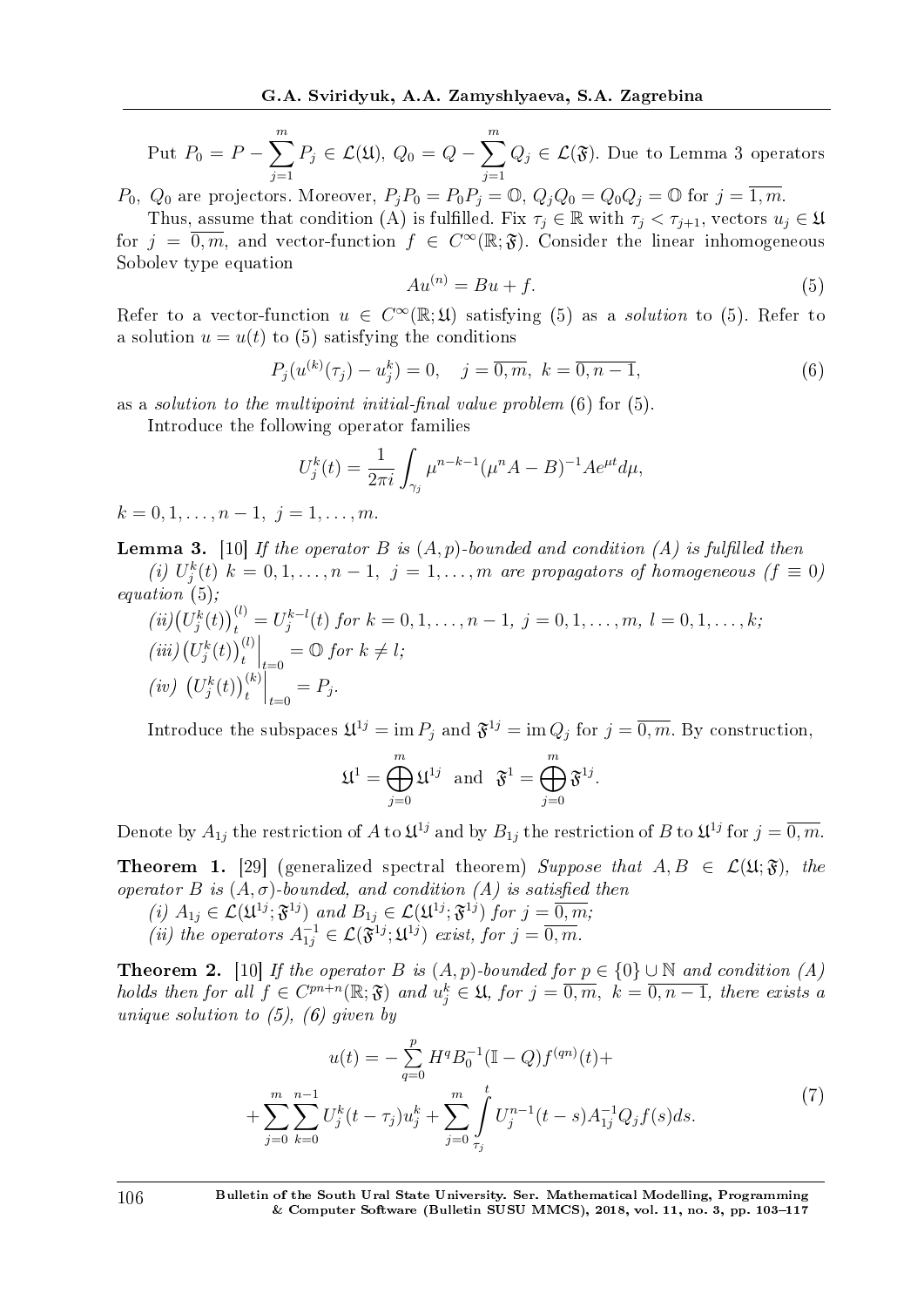# 2. A Stochastic Linear Sobolev Type Equation of Higher Order with Relatively *p*-Bounded Operators

For a real separable Hilbert space  $\mathfrak{U} \equiv (\mathfrak{U}, \langle \cdot, \cdot \rangle)$ , take an operator  $K \in \mathcal{L}(\mathfrak{U})$  whose spectrum  $\sigma(K)$  is nonnegative, discrete, finite, and accumulates only to zero. Denote by  $\{\lambda_i\}$  the sequence of eigenvalues of *K* enumerated in the non-increasing order taking into account the multiplicities. The linear span of the set  $\{\varphi_i\}$  of corresponding orthonormal eigenfunctions of  $K$  is dense in  $\mathfrak U$ . Assume also that  $K$  is a nuclear operator, that is, its trace Tr  $K = \sum^{\infty}$ *j*=1  $\lambda_j < +\infty$ .

Take a sequence  $\{\eta_j\}$  of independent stochastic processes  $\eta_j : \Omega \times \mathcal{I} \to \mathbb{R}$ , a complete probability space  $\Omega$ , and an interval  $\mathcal{I} \subset \mathbb{R}$ . Equip R with the Borel  $\sigma$ -algebra. Assume that the random variables  $\eta_i(\omega, t) \in \mathbf{L}_2$  are Gaussian for all  $\omega \in \mathcal{A}$  and  $t \in \mathcal{I}$ , where  $\mathcal{A}$  is a  $\sigma$ -algebra on  $\Omega$ . In addition, the sample trajectory  $\eta_i(\omega, \cdot)$  is almost surely continuous, that is,  $\eta_j \in CL_2$  (for a detailed description of the spaces  $\mathbf{C}^l\mathbf{L}_2$  for  $l \in \{0\} \cup \mathbb{N}$ , see [23]). Define the *L*-valued stochastic *K*-process

$$
\Theta_K(t) = \sum_{j=1}^{\infty} \sqrt{\lambda_j} \eta_j(t) \varphi_j \tag{8}
$$

assuming that series (8) converges uniformly on every compact subset of *I*. Observe that if  $\{\eta_i\} \subset \mathbf{CL}_2$  then the existence of a stochastic *K*-process  $\Theta_K$  implies that its trajectories are almost surely (a.s.) continuous. Introduce the Nelson–Gliklikh derivatives

$$
\overset{\circ}{\Theta}_{K}^{(l)}(t) = \sum_{j=1}^{\infty} \sqrt{\lambda_j} \; \overset{\circ}{\eta}_{j}^{(l)}(t) \varphi_j \tag{9}
$$

of the stochastic *K*-process assuming that the derivatives in the right-hand side up to order *l* exist and all series converge uniformly on every compact subset of *I*. (For a detailed description of the Nelson-Gliklikh derivative, see  $[15, 23]$ ). Introduce  $[23]$  the space of differentiable "noises"  $\mathbf{C}_K^l \mathbf{L}_2$  of stochastic *K*-processes whose trajectories are a.s. continuously differentiable on *I* in the sense of Nelson–Gliklikh up to order  $l \in \{0\} \cup \mathbb{N}$ .

As an example, let us present "black noise", a stochastic *K*-process whose trajectories a.s. coincide with zero (that is, absolute silence), as well as "white noise"

$$
\mathring{W}_{K}(t) = \frac{W_{K}(t)}{2t},\tag{10}
$$

which is the Nelson-Gliklikh derivative of the Wiener *K*-process

$$
W_K(t) = \sum_{j=1}^{\infty} \sqrt{\lambda_j} \beta_j(t) \varphi_j, \quad t \in \overline{\mathbb{R}}_+.
$$

Here  $\beta_j = \beta_j(t)$  is the Brownian motion of the form

$$
\beta_j(t) = \sum_{k=1}^{\infty} \xi_{jk} \sin \frac{\pi (2k+1)}{2} t, \ t \in \overline{\mathbb{R}}_+,
$$

Вестник ЮУрГУ. Серия «Математическое моделирование

и программирование≫ (Вестник ЮУрГУ ММП). 2018. Т. 11, № 3. C. 103–117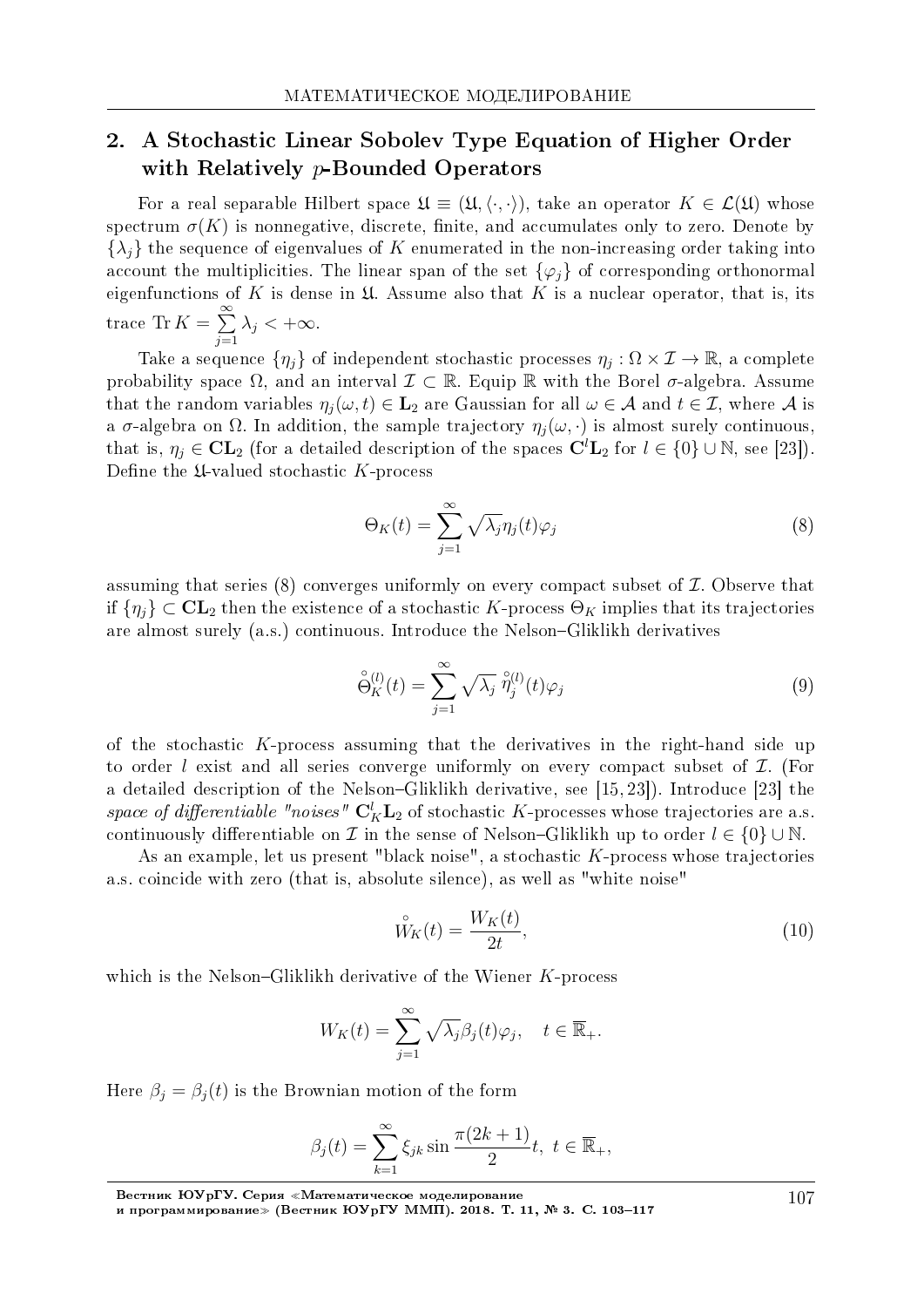where  $\xi_{jk}$  are pairwise independent Gaussian random variables such that  $\mathbf{E}\xi_{jk} = 0$  and  $\mathbf{D}\xi_{jk} = \begin{bmatrix} \frac{\pi(2k+1)}{2} \end{bmatrix}$ 2 ]*<sup>−</sup>*<sup>2</sup> , that is,  $\xi_{jk} \in \mathbf{L}_2$ .

Having considered the deterministic equation (5) in the previous section, we now proceed to the stochastic equation (3). Assume that the operator *B* is  $(A, p)$ -bounded, with  $p \in \{0\} \cup \mathbb{N}$ , and condition (A) is satisfied. Consider the linear stochastic Sobolev type equation

$$
A \stackrel{\circ}{\eta}^{(n)} = B\eta + Nw,\tag{11}
$$

where  $\eta = \eta(t)$  is the required stochastic *K*-process,  $\hat{\eta}^{\circ(n)}$  is its Nelson–Gliklikh derivative of the *n*-th order,  $w = w(t)$  is a known stochastic *K*-process, and the operator *N* is defined below.

Take  $\tau_0 = 0$  and  $\tau_j \in \mathbb{R}_+$  with  $\tau_{j-1} < \tau_j$  for  $j = \overline{1,m}$ . Complement (11) with the multipoint initial-final conditions

$$
P_j(\stackrel{\circ}{\eta}^{(k)}(\tau_j) - \xi_j^k) = 0, \quad j = \overline{0, m}, \ k = \overline{0, n - 1}, \tag{12}
$$

where  $P_i$  are the relatively spectral projectors from Lemma 3. In view of (10), we also have to consider the weak (in the sense of S. Krein) multipoint initial-final conditions

$$
\lim_{t \to \tau_0+} P_0(\eta^{(k)}(t) - \xi_0^k) = 0, \quad P_j(\eta^{(k)}(\tau_j) - \xi_j^k) = 0, \quad j = \overline{1, m}, \ k = \overline{0, n - 1}.
$$
 (13)

Here

$$
\xi_j^k = \sum_{i=1}^{\infty} \sqrt{\lambda_k} \xi_{ji}^k \varphi_k, \ j = \overline{0, m}, \ k = \overline{0, n-1}, \tag{14}
$$

 $\xi_{ji}^k$   $\in$  **L**<sub>2</sub> is a Gaussian random variable such that series (14) converges. (For instance  $D\xi_{ji}^k \leq C_j^k$ ,  $i \in \mathbb{N}$ ,  $j = \overline{0,m}$ ,  $k = \overline{0,n-1}$ ). Call a stochastic K-process  $\eta \in \mathbf{C}_K^n\mathbf{L}_2$ a (classical) solution to (11) whenever a.s. all its trajectories satisfy (11) for some stochastic *K*-process  $w \in \mathbf{C}_K \mathbf{L}_2$ , some operator  $N \in \mathcal{L}(\mathcal{U}; \mathcal{F})$ , and all  $t \in \mathcal{I}$ . (Here and henceforth  $\mathcal{I} = (0, +\infty)$ ). Call a solution  $\eta = \eta(t)$  to (11) a (*classical*) solution to problem (11), (12) (problem  $(11)$ ,  $(13)$ ) whenever in addition condition  $(12)$  (condition  $(13)$ ) is satisfied.

**Theorem 3.** For  $p \in \{0\} \cup \mathbb{N}$  take an  $(A, p)$ -bounded operator *B* and assume that condition (A) holds. Given  $\tau_j \in \mathbb{R}_+$  for  $j = \overline{1,m}$ , an operator  $N \in \mathcal{L}(\mathfrak{U}; \mathfrak{F})$ , a nuclear operator  $K \in \mathcal{L}(\mathfrak{U})$  with real spectrum  $\sigma(K)$ , a stochastic  $K$ -process  $w = w(t)$  such that  $(\mathbf{I} - Q)Nw \in \mathbf{C}_{K}^{pn+n}\mathbf{L}_{2}$  and  $QNw \in \mathbf{C}_{K}\mathbf{L}_{2}$ , and random variables  $\xi_{j}^{k} \in \mathbf{L}_{2}$ , for  $j = \overline{0,m}$   $k = \overline{0,n-1}$ , such that (14) is fulfilled, there exists a unique solution  $\eta \in \mathbf{C}_K^n \mathbf{L}_2$ to problem  $(11)$ ,  $(12)$  given by

$$
\eta(t) = -\sum_{q=0}^{p} H^{q} B_{0}^{-1} (\mathbb{I} - Q) \stackrel{\circ}{w}^{(qn)}(t) +
$$

$$
+ \sum_{j=0}^{m} \left[ \sum_{k=0}^{n-1} U_{j}^{k}(t - \tau_{j}) \xi_{j}^{k} + \int_{\tau_{j}}^{t} U_{j}^{n-1}(t - s) A_{1j}^{-1} Q_{j} w(s) ds \right], \quad t \in \mathcal{I}.
$$
\n(15)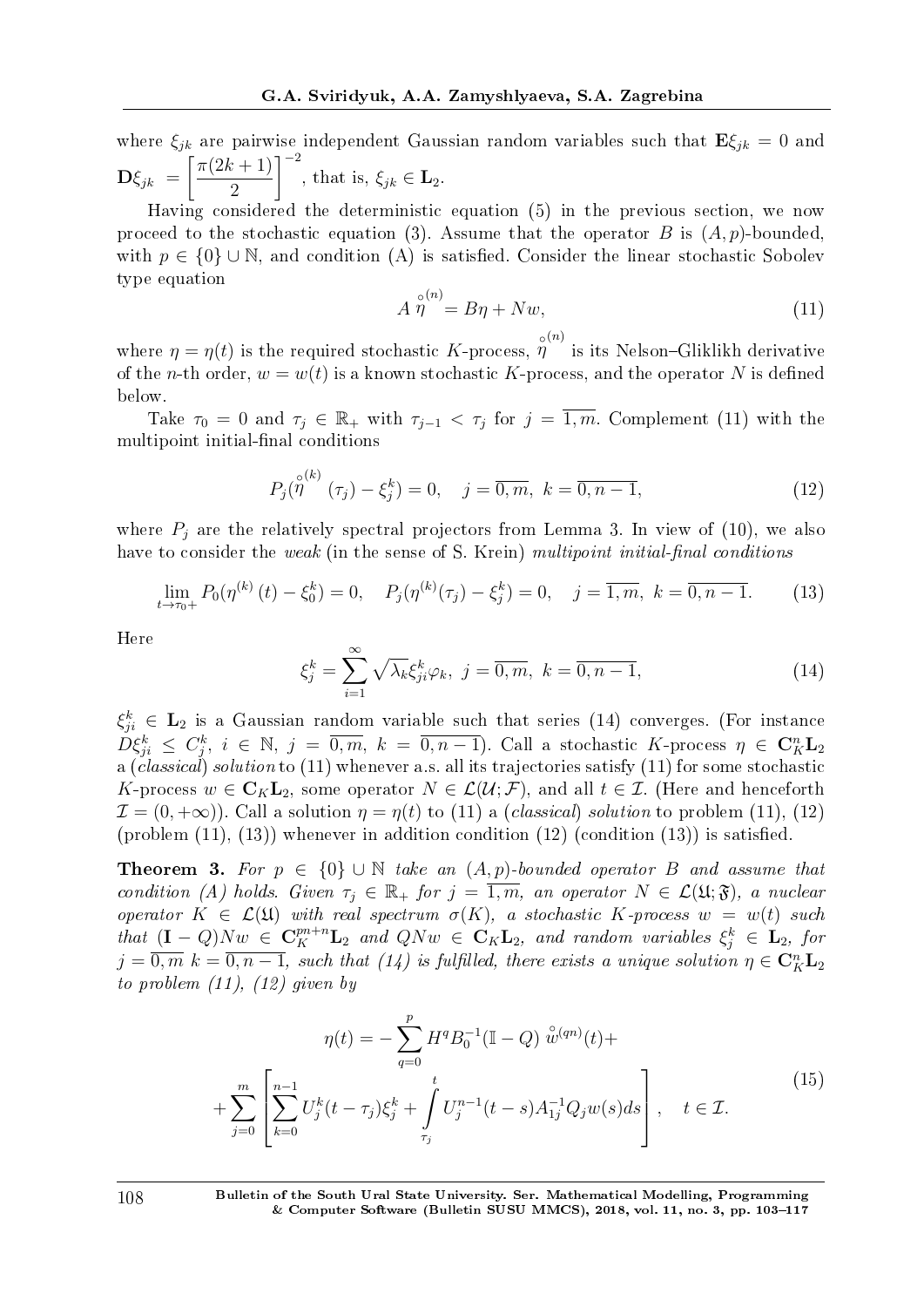Let us sketch the proof. It is straight forward to verify that  $(17)$  is a solution to problem (11), (12). To establish the uniqueness, reduce the problem to the equivalent system

$$
A \stackrel{\circ}{\eta}^{(n)} = B\eta, P_j \stackrel{\circ}{\eta}^{(k)}(\tau_j) = 0, j = \overline{0, m}, k = \overline{0, n-1}.
$$

By Theorem 1 the first equation here is equivalent to the system

$$
H(\stackrel{\circ}{\eta}{}^0)^{(n)} = \eta^0, \quad (\stackrel{\circ}{\eta}{}^1)^{(n)} = S\eta^1,\tag{16}
$$

where  $\eta^0 = (\mathbf{I} - P)\eta$  and  $\eta^1 = P\eta$ . Taking now the *n*-th Nelson-Gliklikh derivative of the first equation and acting on the left by  $H$  we obtain in succession

$$
0 = H^{p+1}(\overset{\circ}{\eta}{}^0)^{(np+n)} = \ldots = H^2(\overset{\circ}{\eta}{}^0)^{(2n)} = \ldots = H(\overset{\circ}{\eta}{}^0)^{(n)} = \eta^0.
$$

By Theorem 2 and the initial-final conditions  $(12)$ , the second equation of  $(16)$  yields  $\eta^1 = \sum^m$ *j*=0 ∑*n−*1 *k*=0  $U_j^k(t - \tau_j)0 = 0.$ 

In view of  $(10)$ , problem  $(11)$ ,  $(12)$  is not solvable when the right-hand side of  $(11)$  is the "white noise"  $w(t) = \overset{\circ}{W}_{K}(t)$ . In this case instead of conditions (12) we should consider conditions (13).

**Corollary 1.** If all conditions of Theorem 3 hold and  $w(t) = \overset{\circ}{W}_{K}(t)$  then, for random variables  $\xi_j^k \in \mathbf{L}_2$  given by (14) there exists a unique solution to problem (11), (13) given by

$$
\eta(t) = -\sum_{q=0}^{p} H^{q} B_{0}^{-1} (\mathbb{I} - Q) \stackrel{\circ}{W}_{K} (q_{n+1}) (t) +
$$
  
+ 
$$
\sum_{j=0}^{m} \left[ \sum_{k=0}^{n-1} U_{j}^{k} (t - \tau_{j}) \xi_{j}^{k} - U_{j}^{n-1} (t - \tau_{j}) A_{1j}^{-1} Q_{j} N W_{K} (\tau_{j}) +
$$
  
+ 
$$
\int_{\tau_{j}}^{t} U_{j}^{n-2} (t - s) A_{1j}^{-1} Q_{j} N W_{K} (s) ds \right], \quad t \in \mathcal{I}.
$$
 (17)

The proof of Corollary 1 is similar to that of Theorem 3. The difference in the additive terms is caused by an application of integration "by parts",

$$
\int_{\tau_j}^t U_j^{n-1}(t-s)A_{1j}^{-1}Q_j N \stackrel{\circ}{W}_K(s)ds = -U_j^{n-1}(t-\tau_j)A_{1j}^{-1}Q_j N W_K(\tau_j) + \int_{\tau_j}^t U_j^{n-2}(t-s)A_{1j}^{-1}Q_j N W_K(s)ds,
$$

which follows from the properties of the Nelson-Gliklikh derivative.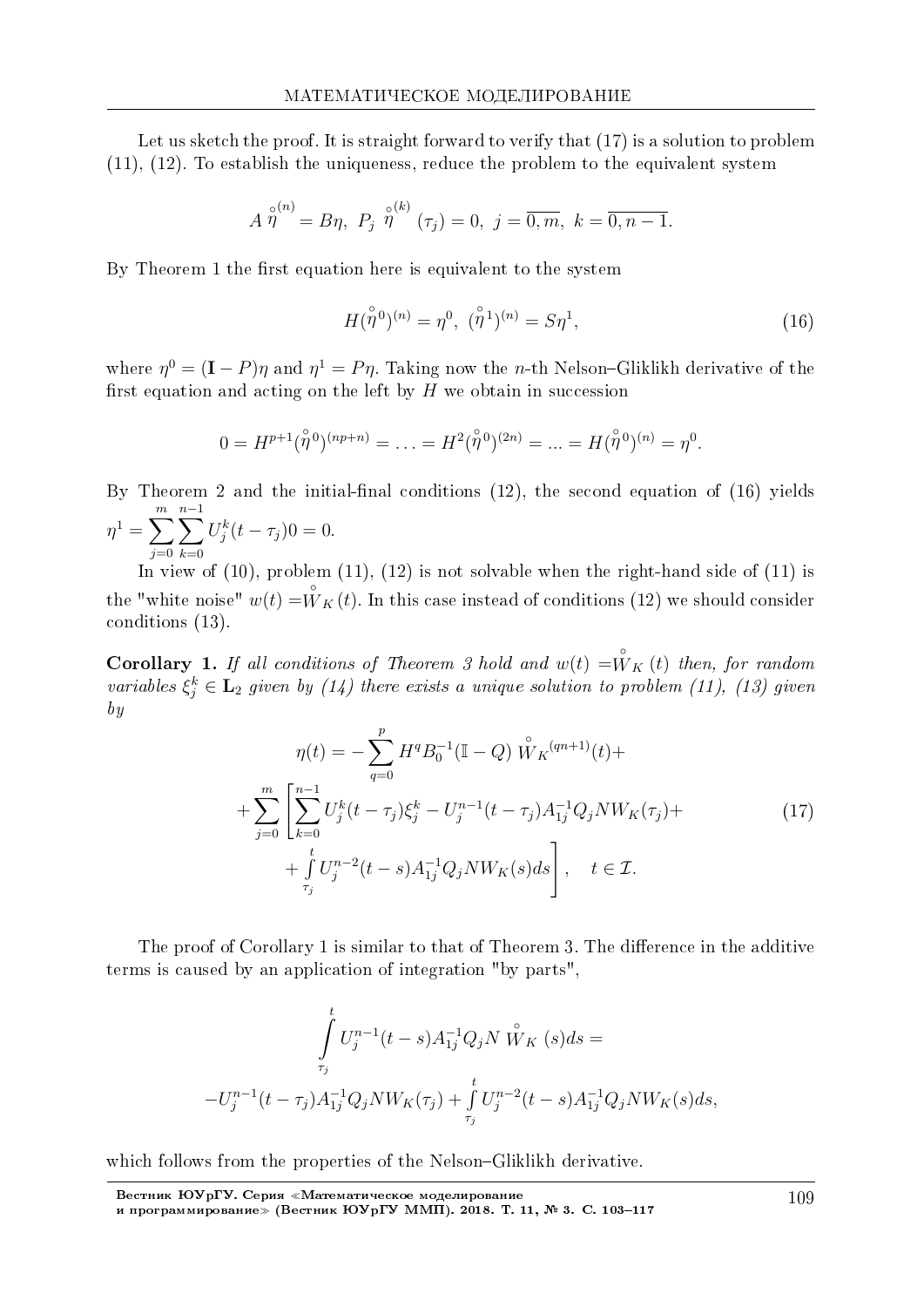# 3. The Multipoint Initial-Final Problem for the Stochastic Boussinesq-Love Equation with Additive "White Noise"

Let *D ⊂* R *<sup>d</sup>* be a bounded domain with the boundary *∂D* of class *C <sup>∞</sup>*. Fix *l ∈ {*0*} ∪* N and set  $\mathfrak{F} = W_2^l(D)$ ,  $\mathfrak{U} = \{u \in W_2^{l+2}(D) : u(x) = 0, x \in \partial D\}$ . Obviously,  $\mathfrak{U}$  is a real separable Hilbert space densely and continuously embedded in F*.*

Let  $\{\nu_i\}$  be the sequence of eigenvalues of the Laplace operator with homogenous Dirichlet boundary conditions, numbered in nondecreasing order according to multiplicity, and by  $\{\varphi_i\}$  denote the set of corresponding eigenfunctions, orthonormal in the sense of  $\mathfrak{F}.$ 

Introduce the U-valued random *K*-processes. Construct the operator  $\Lambda = (-1)^{m-1} \Delta^m$  with domain dom $\Lambda = \{W_2^{l+2(m+1)}\}$  $\Delta^k u^{(1+2(m+1)}(D) : \Delta^k u(x) = 0, x \in \partial D, k =$  $0, 1, \ldots, m-1$ }*, m*  $\in \mathbb{N}$ . Note that the operator  $\Lambda$  has the same eigenfunctions  $\{\varphi_i\}$ *,* as the Laplace operator, but its spectrum consists of eigenvalues  $|\nu_j|^m$ . Since their asymptotic  $|v_j|^m \sim j^{\frac{2m}{d}} \to \infty, j \to \infty$ , we consider such number  $m \in \mathbb{N}$  for a fixed  $d \in \mathbb{N}$  that the series <sup>∑</sup>*<sup>∞</sup> j*=1  $|\nu_j|^{-m}$  converges (in particular  $m = d$ ). Then the operator  $\Lambda$  is continuously invertible on U, whereas the inverse operator (i.e. the Green operator) has a spectrum consisting of eigenvalues  $\lambda_j = |\nu_j|^{-m}$ . We take that very operator as the nuclear operator *K* and consider the Wiener *K*-process

$$
W_K(t) = \sum_{j:\nu_j \neq \lambda}^{\infty} \sqrt{\lambda_j} \beta_j(t) \varphi_j.
$$

In the cylinder  $D \times [0, T]$ ,  $T \in \mathbb{R}_+$  consider the Dirichlet problem

$$
\xi(x,t) = 0, \quad (x,t) \in \partial D \times [0,T] \tag{18}
$$

for the equation

$$
(\lambda - \Delta_x) \stackrel{o}{\xi}_{tt} = \alpha \Delta_x \xi + \stackrel{o}{W}_K . \tag{19}
$$

 $Put A = \lambda - \Delta_x, B = \alpha \Delta_x, N = \mathbb{I}.$ 

**Lemma 4.** [10] For all  $\alpha \in \mathbb{R}_+$ ,  $\lambda \in \mathbb{R}$  the operator *B* is  $(A, 0)$ -bounded.

In order to state initial-final conditions, we need relatively spectral projectors. In this example for the sake of simplicity we confine to three initial-final conditions. First of all present the projectors

$$
P\left(Q\right) = \begin{cases} \mathbf{I}_{\mathfrak{U}}\left(\mathbf{I}_{\mathfrak{F}}\right) \text{ if } \lambda \neq \nu_{j} \text{ for all } j \in \mathbb{N}, \\ \mathbf{I}_{\mathfrak{U}} - \sum_{\lambda = \nu_{j}} \left\langle \cdot, \varphi_{j} \right\rangle_{\mathfrak{U}} \varphi_{j} \left(\mathbf{I}_{\mathfrak{F}} - \sum_{\lambda = \nu_{j}} \left\langle \cdot, \varphi_{j} \right\rangle_{\mathfrak{F}} \varphi_{j}\right). \end{cases}
$$

Furthermore, choose  $h_1, h_2 \in \mathbb{R}_+$  such that  $h_1 < h_2$  and the sets  $\sigma_0^A(B) = \{\mu_j \in \sigma^A(B) :$  $|\mu_j| \leq h_1$ ,  $\sigma_1^A(B) = {\mu_j \in \sigma^A(B) : h_1 < |\mu_j| \leq h_2}$ , and  $\sigma_2^A(B) = {\mu_j \in \sigma^A(B) : |\mu_j| > h_1}$ *h*<sub>2</sub>} are not empty; hence,  $\sigma_0^A(B) \cap \sigma_1^A(B) \cap \sigma_1^A(B) = \emptyset$  and condition (*A*) holds.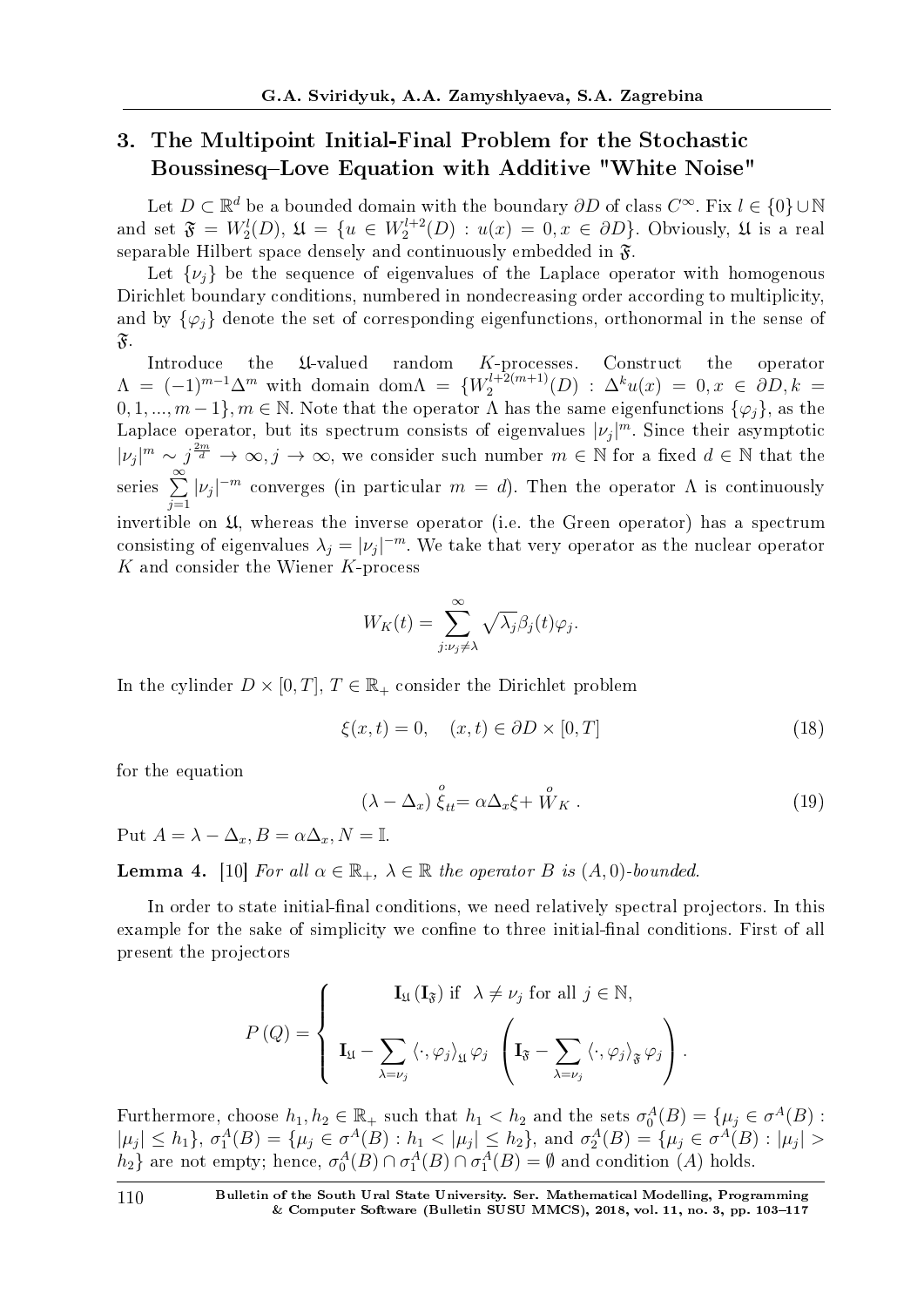Construct the projectors

$$
P_1 = \mathbf{I}_{\mathfrak{U}} - \sum_{h_1 < |\mu_j| \le h_2} \langle \cdot, \varphi_j \rangle_{\mathfrak{U}} \varphi_j, \quad P_2 = \mathbf{I}_{\mathfrak{U}} - \sum_{h_2 < |\mu_j|} \langle \cdot, \varphi_j \rangle_{\mathfrak{U}} \varphi_j,
$$
\n
$$
Q_1 = \mathbf{I}_{\mathfrak{F}} - \sum_{\substack{h_1 < |\mu_j| \le h_2 \\ h_1 < |\mu_j| \le h_2}} \langle \cdot, \varphi_j \rangle_{\mathfrak{F}} \varphi_j, \quad Q_2 = \mathbf{I}_{\mathfrak{F}} - \sum_{h_2 < |\mu_j|} \langle \cdot, \varphi_j \rangle_{\mathfrak{F}} \varphi_j,
$$
\n
$$
P_0 = P - P_1 - P_2, \quad Q_0 = Q - Q_1 - Q_2.
$$
\n
$$
(20)
$$

Finally, choose  $\tau_1 \in (0, T)$  as well as random variables  $\xi_0$ ,  $\xi_1$  and  $\xi_2$  independent of each other and of stochastic *K*-processes  $\overset{\circ}{W}_{K}$  and pose the initial-final conditions

$$
\lim_{t \to 0+} P_0(\eta(t) - \xi_0) = 0,
$$
  
\n
$$
P_1(\eta(\tau_1) - \xi_1) = 0, P_2(\eta(T) - \xi_2) = 0,
$$
\n(21)

where

$$
\xi_0 = \sum_{i=1}^{\infty} \sqrt{\lambda_i} \xi_{0i} \varphi_i, \ \xi_1 = \sum_{i=1}^{\infty} \sqrt{\lambda_i} \xi_{1i} \varphi_i, \ \xi_2 = \sum_{i=1}^{\infty} \sqrt{\lambda_i} \xi_{2i} \varphi_i.
$$
 (22)

Applying the results of Section 2 to problem (18), (19), (21), we obtain the following theorem.

**Theorem 4.** For all numbers  $\lambda \in \mathbb{R}$ ,  $\alpha \in \mathbb{R} \setminus \{0\}$  and  $\tau_1 \in (0,T)$ , as well as random variables  $\xi_{0i}$ ,  $\xi_{1i}$  and  $\xi_{2i}$  such that  $D\xi_{ji} \leq C_j$  for  $i \in \mathbb{N}$ ,  $j = 0, 1, 2$  for some  $C_j \in \mathbb{R}_+$  there exists a unique solution  $\eta = \eta(t)$ , for  $t \in \mathbb{R}_+$ , to problem (18), (19), (21) given by

$$
\eta(t) = -B_0^{-1}(\mathbf{I} - Q) \stackrel{\circ}{W_K}(t) + U_0^0(t)\xi_0^0 + U_0^1(t)\xi_0^1 +
$$
  
+ 
$$
\int_0^t U_0^0(t - s)A_{10}^{-1}Q_0W_K(s)ds + U_1^0(t - \tau_1)\xi_1^0 + U_1^1(t - \tau_1)\xi_1^1 -
$$
  
- 
$$
-U_1^1(t - \tau_1)A_{11}^{-1}Q_1W_K(\tau_1) + \int_0^t U_1^0(t - s)A_{11}^{-1}Q_1W_K(s)ds +
$$
  
+ 
$$
U_2^0(t - T)\xi_2^0 + U_2^1(t - T)\xi_2^1 - U_2^1(t - T)A_{12}^{-1}Q_2W_K(T) +
$$
  
+ 
$$
\int_t^t U_2^0(t - s)A_{12}^{-1}Q_2W_K(s)ds, \ t \in \mathbb{R}_+.
$$
 (23)

Here

$$
B_0^{-1} = \frac{1}{\alpha \lambda} \sum_{\nu_k = \lambda} \langle \cdot, \varphi_k \rangle \varphi_k,
$$
  
\n
$$
U_0^0(t) = \sum_{\substack{\mu_k \in \sigma_0^A(B), \\ \lambda < \nu_k}} \langle \cdot, \varphi_k \rangle \varphi_k \text{ch} \sqrt{\frac{\alpha \nu_k}{\lambda - \nu_k}} t + \sum_{\substack{\mu_k \in \sigma_0^A(B), \\ \lambda > \nu_k}} \langle \cdot, \varphi_k \rangle \varphi_k \cos \sqrt{\frac{\alpha \nu_k}{\nu_k - \lambda}} t,
$$
  
\n
$$
U_0^1(t) = \sum_{\substack{\mu_k \in \sigma_0^A(B), \\ \mu_k \in \sigma_0^A(B),}} \langle \cdot, \varphi_k \rangle \varphi_k \sqrt{\frac{\lambda - \nu_k}{\alpha \nu_k}} \text{sh} \sqrt{\frac{\alpha \nu_k}{\lambda - \nu_k}} t + \sum_{\substack{\mu_k \in \sigma_0^A(B), \\ \lambda > \nu_k}} \langle \cdot, \varphi_k \rangle \varphi_k \sqrt{\frac{\nu_k - \lambda}{\alpha \nu_k}} \sin \sqrt{\frac{\alpha \nu_k}{\nu_k - \lambda}} t,
$$

Вестник ЮУрГУ. Серия «Математическое моделирование и программирование≫ (Вестник ЮУрГУ ММП). 2018. Т. 11, № 3. C. 103–117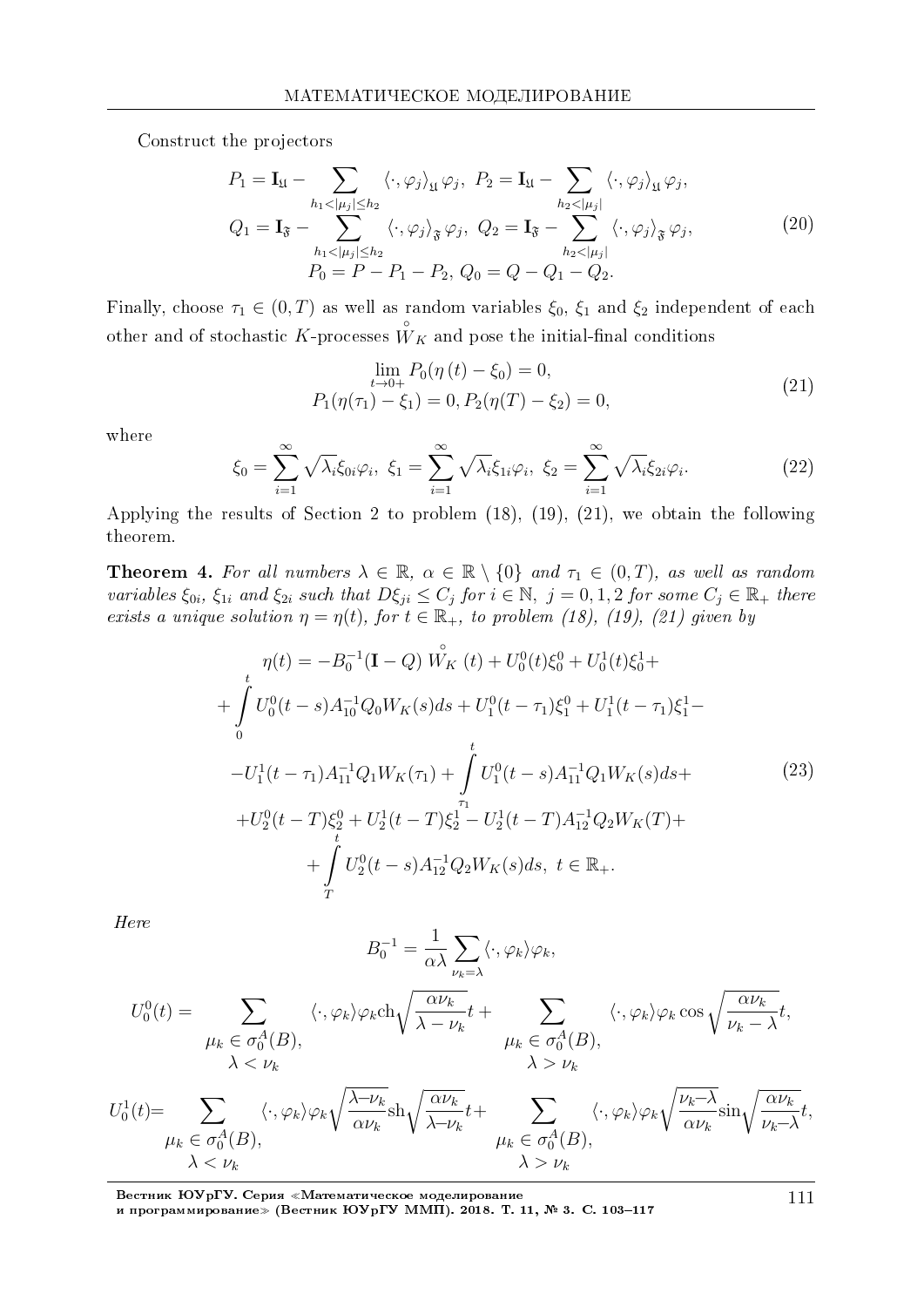$$
A_{10}^{-1} = \sum_{\mu_k \in \sigma_0^A(B)} (\lambda - \nu_k)^{-1} \langle \cdot, \varphi_k \rangle \varphi_k,
$$
  
\n
$$
U_1^0(t) = \sum_{\mu_k \in \sigma_1^A(B)} \langle \cdot, \varphi_k \rangle \varphi_k \text{ch}\sqrt{\frac{\alpha \nu_k}{\lambda - \nu_k}} t + \sum_{\mu_k \in \sigma_1^A(B),} \langle \cdot, \varphi_k \rangle \varphi_k \cos \sqrt{\frac{\alpha \nu_k}{\nu_k - \lambda}} t,
$$
  
\n
$$
U_1^1(t) = \sum_{\mu_k \in \sigma_1^A(B)} \langle \cdot, \varphi_k \rangle \varphi_k \sqrt{\frac{\lambda - \nu_k}{\alpha \nu_k}} \text{sh}\sqrt{\frac{\alpha \nu_k}{\lambda - \nu_k}} t + \sum_{\mu_k \in \sigma_1^A(B),} \langle \cdot, \varphi_k \rangle \varphi_k \sqrt{\frac{\nu_k - \lambda}{\alpha \nu_k}} \sin \sqrt{\frac{\alpha \nu_k}{\nu_k - \lambda}} t,
$$
  
\n
$$
A_{11}^{-1} = \sum_{\mu_k \in \sigma_1^A(B)} (\lambda - \nu_k)^{-1} \langle \cdot, \varphi_k \rangle \varphi_k,
$$
  
\n
$$
U_2^0(t) = \sum_{\mu_k \in \sigma_2^A(B),} \langle \cdot, \varphi_k \rangle \varphi_k \text{ch}\sqrt{\frac{\alpha \nu_k}{\lambda - \nu_k}} t + \sum_{\mu_k \in \sigma_2^A(B),} \langle \cdot, \varphi_k \rangle \varphi_k \cos \sqrt{\frac{\alpha \nu_k}{\nu_k - \lambda}} t,
$$
  
\n
$$
U_2^1(t) = \sum_{\mu_k \in \sigma_2^A(B),} \langle \cdot, \varphi_k \rangle \varphi_k \sqrt{\frac{\lambda - \nu_k}{\alpha \nu_k}} \text{sh}\sqrt{\frac{\alpha \nu_k}{\lambda - \nu_k}} t + \sum_{\mu_k \in \sigma_2^A(B),} \langle \cdot, \varphi_k \rangle \varphi_k \sqrt{\frac{\nu_k - \lambda}{\alpha \nu_k}} \text{sh}\sqrt{\frac{\alpha \nu_k}{\nu_k - \lambda}} t,
$$
  
\n
$$
A_{12}^{-1} = \sum_{\mu_k \in \sigma_2^A(B)} (\lambda - \nu_k)^{-1} \langle \cdot, \varphi_k \rangle \varphi_k.
$$

# Conclusion

The next stage of our studies is to spread the ideas and the developed methods of the theory of multipoint initial-final problems for linear Sobolev type equations of higher order from the relatively *p*-bounded to the relatively  $(n, p)$ -sectorial case and to the case of complete higher order Sobolev type equations with initial-final conditions. In addition, it would be interesting to apply these ideas to inverse problems for Sobolev type equations of higher order.

Acknowledgement. The work was supported by Act 211 Government of the Russian Federation, contract no. 02.A03.21.0011.

### References

- 1. Demidenko G.V., Uspenskii S.V. Partial Differential Equations and Systems Not Solvable with Respect to the Highest Order Derivative. N.Y., Basel, Hong Kong, Marcel Dekker, Inc., 2003.
- 2. Al'shin A.B., Korpusov M.O., Sveshnikov A.G. Blow-up in Nonlinear Sobolev Type Equations. De Gruyter, 2011.
- 3. Favini A., Yagi A. Degenerate Differential Equations in Banach Spaces. N.Y., Basel, Hong Kong, Marcel Dekker, Inc., 1999.
- 112 Bulletin of the South Ural State University. Ser. Mathematical Modelling, Programming & Computer Software (Bulletin SUSU MMCS), 2018, vol. 11, no. 3, pp.  $103-117$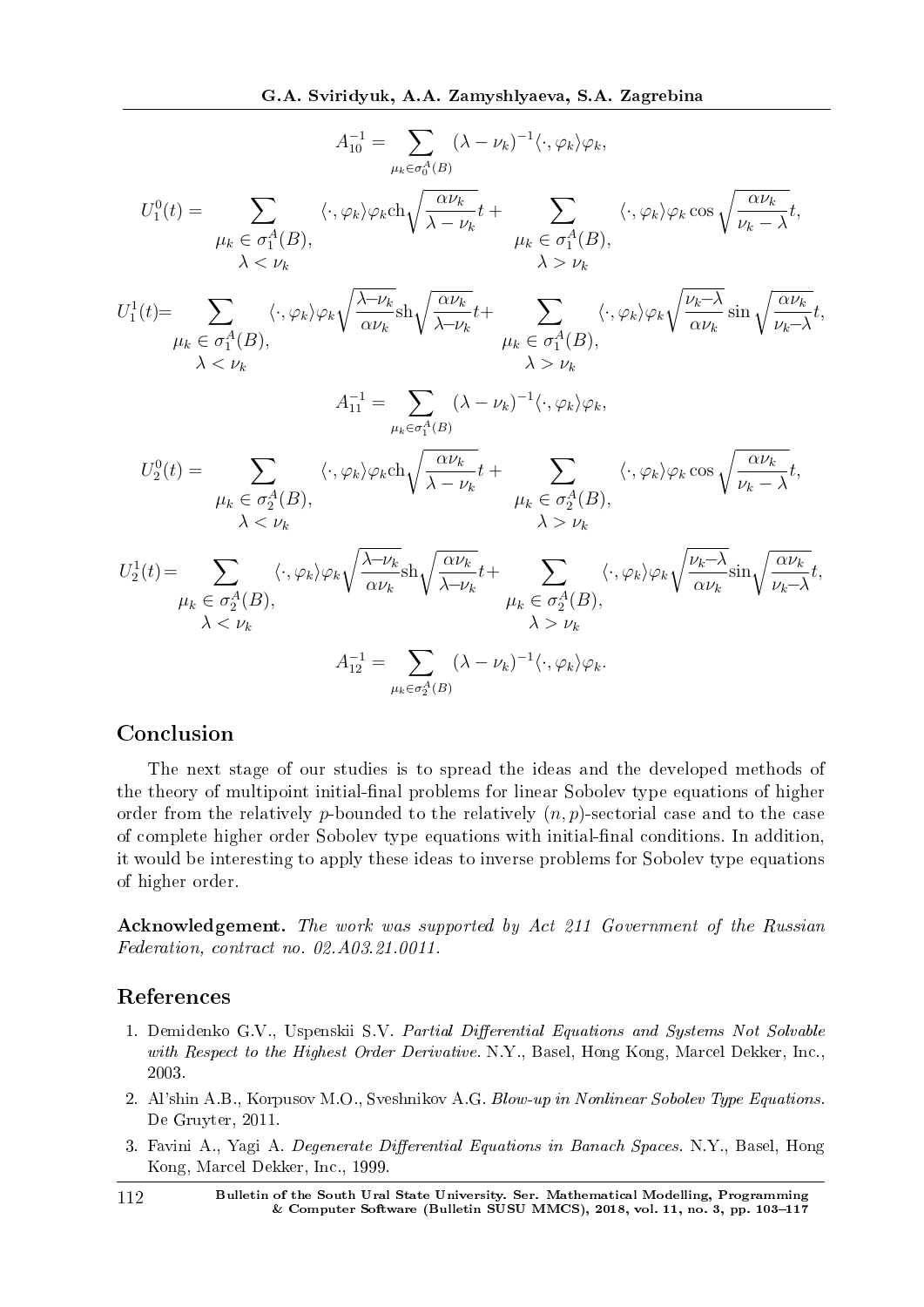- 4. Kozhanov A.I. Boundary Problems for Odd Ordered Equations of Mathematical Physics. Novosibirsk, NGU, 1990.
- 5. Showalter R.E. Hilbert Space Methods for Partial Differential Equations. Pitman, London, San Francisco, Melbourne, 1977.
- 6. Sidorov N., Loginov B., Sinithyn A., Falaleev M. Lyapunov-Shmidt Methods in Nonlinear Analysis and Applications. Dordrecht, Boston, London, Kluwer Academic Publishers, 2002.
- 7. Sviridyuk G.A., Fedorov V.E. Linear Sobolev Type Equations and Degenerate Semigroups of Operators. Utrecht, Boston, Koln, Tokyo, VSP, 2003.
- 8. Zamyshlyaeva A.A., Sviridyuk G.A. The Linearized Benney–Luke Mathematical Model with Additive White Noise. Springer Proceedings in Mathematics and Statistics, 2015, vol. 113, pp. 327337. DOI: 10.1007 / 978-3-319-12145-1\_21
- 9. Bychkov E.V. On a Semilinear Sobolev-Type Mathematical Model. Bulletin of the South Ural State University. Series: Mathematical Modelling, Programming and Computer Software, 2014, vol. 7, no. 2, pp. 111-117. DOI: 10.14529/mmp140210
- 10. Zamyshlyaeva A.A. The Higher Order Sobolev Type Models. Bulletin of the South Ural State University. Series: Mathematical Modelling, Programming and Computer Software, 2014, vol. 7, no. 2, pp. 528. DOI: 10.14529/mmp140201
- 11. Melnikova I.V., Filinkov A.I., Alshansky M.A. Abstract Stochastic Equations II. Solutions in Spaces of Abstract Stochastic Distributions. Journal of Mathematical Sciences, 2003, vol. 116, no. 5, pp. 3620-3656.
- 12. Wang S., Chen G. Small Amplitude Solutions of the Generalized IMBq Equation. Mathematical Analysis and Applications, 2002, vol. 274, pp. 846–866.
- 13. Whitham G.B. Linear and Nonlinear Waves. N.Y., Wiley, 1974.
- 14. Landau L.D., Lifshits E.M. Teoreticheskaya fizika. T 7. Teoriya uprugosti [Theoretical Phisics, VII. Elasticity Theory]. Moscow, Nauka, 1987. (in Russian)
- 15. Gliklikh Yu.E. Global and Stochastic Analysis with Applications to Mathematical Physics. London, Dordrecht, Heidelberg, N.Y., Springer, 2011.
- 16. Gliklikh Yu.E., Mashkov E.Yu. Stochastic Leontieff Type Equations and Mean Derivatives of Stochastic Processes. Bulletin of the South Ural State University. Series: Mathematical *Modelling, Programming and Computer Software,* 2013, vol.  $6$ , no.  $2$ , pp.  $25-39$ .
- 17. Zagrebina S.A., Soldatova E.A., Sviridyuk G.A. The Stochastic Linear Oskolkov Model of the Oil Transportation by the Pipeline. Springer Proceedings in Mathematics and Statistics, 2015, vol. 113, pp. 317-325. DOI: 10.1007/978-3-319-12145-1-20
- 18. Da Prato G., Zabczyk J. Stochastic Equations in Infinite Dimensions of Encyclopedia of Mathematics and Its Applications, 44. Cambridge, Cambridge University Press, 1992.
- 19. Arato M. Linear Stochastic Systems with Constant Coefficients. A Statistical Approach 45 of Lecture Notes in Control and Information Sciences, Berlin, Springer, 1982.
- 20. Kovács M., Larsson S. Introduction to Stochastic Partial Differential Equations. *Proceedings* of "New Directions in the Mathematical and Computer Sciences", National Universities Commission, Abuja, Nigeria, October 8-12, 2007, Publications of the ICMCS, 2008, vol. 4, pp. 159-232.
- 21. Favini A., Sviridyuk G., Manakova N. Linear Sobolev Type Equations with Relatively *p*-Sectorial Operators in Space of "Noises". Abstract and Applied Analysis, 2015, vol. 2015, Article ID 697410, 8 p.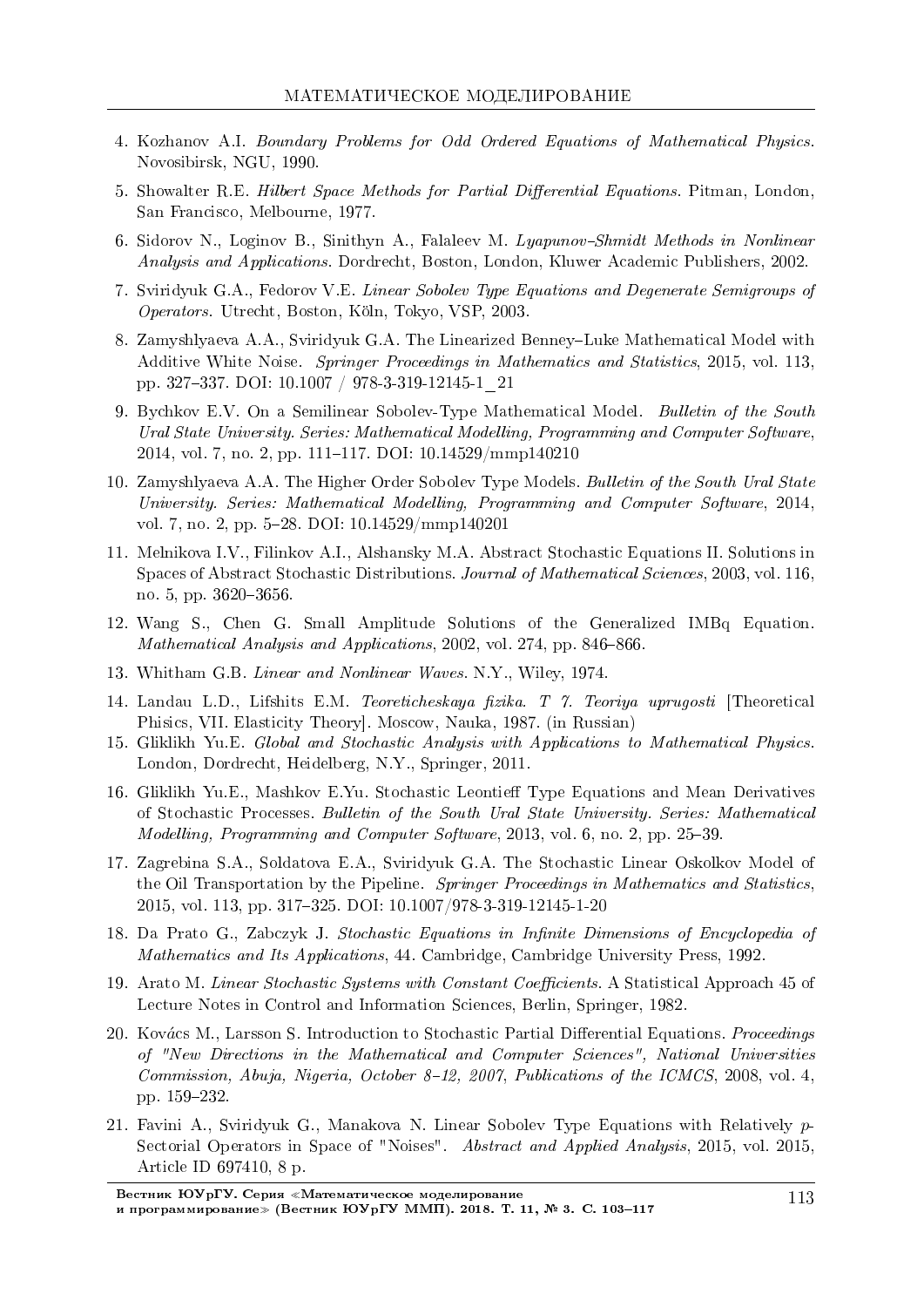- 22. Favini A., Sviridyuk G., Sagadeeva M., Linear Sobolev Type Equations with Relatively p-Radial Operators in Space of "Noises". Mediterranean Journal of Mathematics, 2016, vol. 13, no. 6, pp. 46074621. DOI: 10.1007/s00009-016-0765-x
- 23. Favini A., Sviridyuk G.A., Zamyshlyaeva A.A. One Class of Sobolev Type Equations of Higher Order with Additive "White Noise". Communications on Pure and Applied Analysis, 2014, vol. 15, no. 1, pp. 185-196. DOI:  $10.3934/cpaa.2016.15.185$
- 24. Nelson E. Dynamical Theories of Brownian Motion. Princeton, Princeton University Press, 1967.
- 25. Shestakov A.L., Keller A.V., Nazarova E.I. Numerical Solution of the Optimal Measurement Problem. Automation and Remote Control, 2012, vol. 73, no. 1, pp. 97–104.
- 26. Keller A.V., Sagadeeva M.A. The Optimal Measurement Problem for the Measurement Transducer Model with a Deterministic Multiplicative Effect and Inertia. Bulletin of the South Ural State University. Series: Mathematical Modelling, Programming and Computer  $Software, 2014, vol. 7, no. 1, pp. 134–138. DOI: 10.14529/mmp140111$
- 27. Konkina A.S. Multipoint Initial-Final Value Problem for the Model of Devis with Additive White Noise. Bulletin of the South Ural State University. Series: Mathematical Modelling, Programming and Computer Software, 2017, vol. 10, no. 2, pp. 144–149. DOI: 10.14529/mmp170212
- 28. Manakova N.A. Mathematical Models and Optimal Control of the Filtration and Deformation Processes. Bulletin of the South Ural State University. Series: Mathematical Modelling, Programming and Computer Software, 2015, vol. 8, no. 3, pp. 5–24. DOI: 10.14529/mmp150301
- 29. Zagrebina S.A. A Multipoint Initial-Final Value Problem for a Linear Model of Plane-Parallel Thermal Convection in Viscoelastic Incompressible Fluid. Bulletin of the South Ural State University. Series: Mathematical Modelling, Programming and Computer Software, 2014, vol. 7, no. 3, pp. 522. DOI:10.14529/mmp140301

Received February 8, 2018

#### ÓÄÊ 517.9 DOI: 10.14529/mmp180308

## МНОГОТОЧЕЧНАЯ НАЧАЛЬНО-КОНЕЧНАЯ ЗАДАЧА ДЛЯ ОДНОГО КЛАССА МОДЕЛЕЙ СОБОЛЕВСКОГО ТИПА ВЫСОКОГО ПОРЯДКА С АДДИТИВНЫМ «БЕЛЫМ ШУМОМ»

Г.А. Свиридюк $^1,\;A.A.\;3$ амышляева $^1,\;C.A.\;3$ агребина $^1$  $1$ Южно-Уральский государственный университет, г. Челябинск, Российская Федерация

> Теория уравнений Соболева была предметом интереса многих исследователей последние годы, при этом много внимания уделялось детерминированным уравнениям и системам. Тем не менее, существуют также математические модели, содержащие случайные возмущения, такие как белый шум. Новая концепция «белого шума», первоначально построенная для конечномерных пространств, в данной работе распространяется на случай бесконечномерных пространств. Основная цель заключается в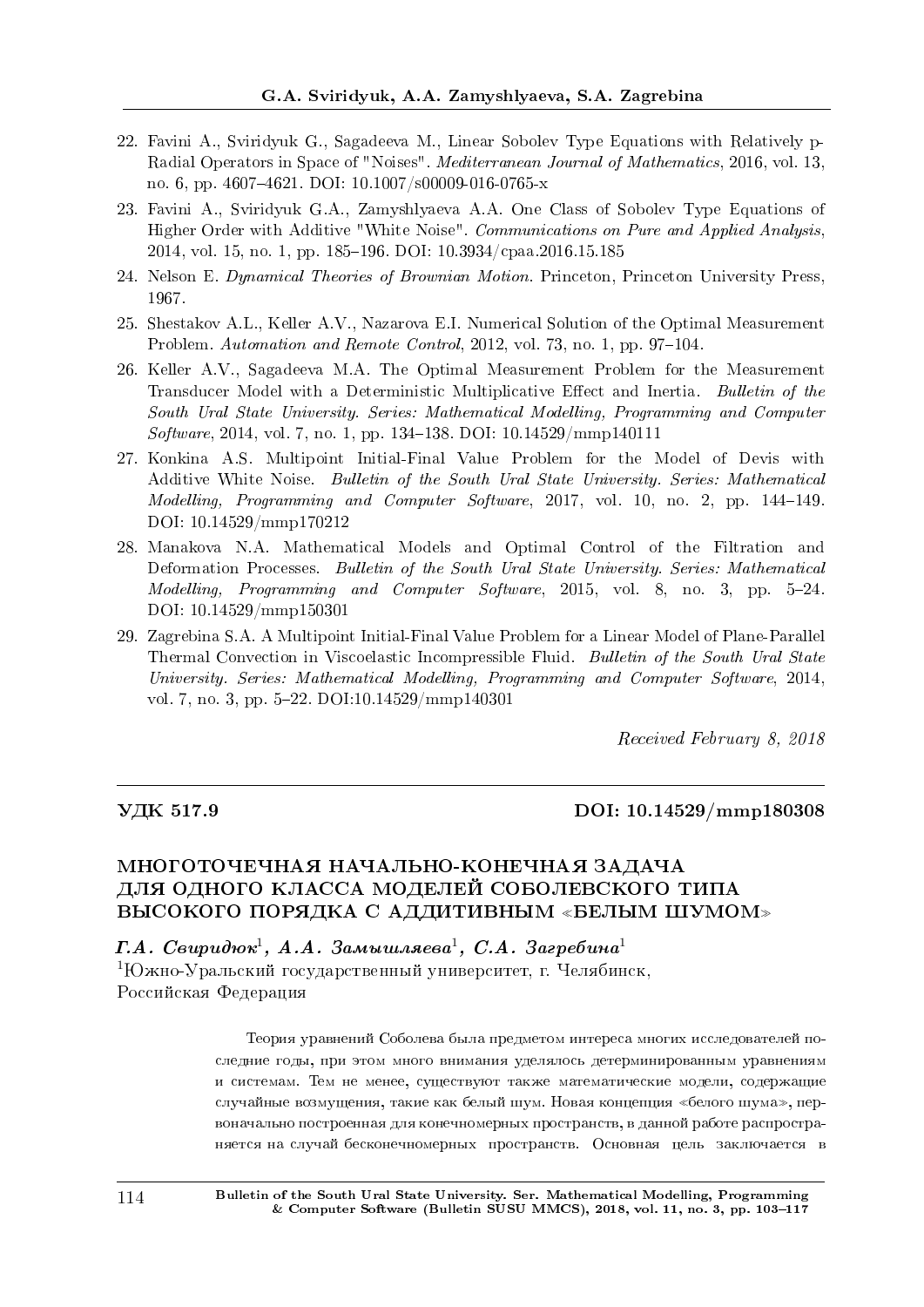разработке стохастической теории уравнений соболевского типа высокого порядка и предоставлении некоторых практических приложений. Основная идея состоит в том, чтобы построить пространства «шумов», используя производную Нельсона - Гликлиха. Абстрактные результаты, касающиеся начально-конечных задач для уравнений соболевского типа высокого порядка, применяются к математической модели Буссинеска – Лява с аддитивным «белым шумом». Использован такой известный метод теории уравнений соболевского типа, как метод фазового пространства, заключающийся в редукции сингулярного уравнения к регулярному, определенному на некотором подпространстве исходного пространства, понимаемом как фазовое пространство.

 $K$ лючевые слова: уравнение соболевского типа; пропагатор; «белый шум»; винеровский K-процесс; многоточечная начально-конечная задача.

 $C$ татья выполнена при поддержке Правительства РФ (Постановление  $\mathcal{N}^2$ 211  $om 16.03.2013$ е.), соглашение № 02. $A03.21.0011$ .

#### $J$ итература

- 1. Demidenko, G.V. Partial Differential Equations and Systems Not Solvable with Respect to the Highest Order Derivative / G.V. Demidenko, S.V. Uspenskii.  $-N.Y.$ ; Basel; Hong Kong: Marcel Dekker, Inc., 2003.
- 2. Al'shin, A.B. Blow-up in Nonlinear Sobolev Type Equations / A.B. Al'shin, M.O. Korpusov, A.G. Sveshnikov. De Gruyter, 2011.
- 3. Favini, A. Degenerate Differential Equations in Banach Spaces  $/$  A. Favini, A. Yagi.  $-$  N.Y.; Basel; Hong Kong: Marcel Dekker, Inc., 1999.
- 4. Кожанов, А.И. Краевые задачи для уравнений математической физики нечетного порядка / А.И. Кожанов. – Новосибирск: НГУ, 1990.
- 5. Showalter, R.E. Hilbert Space Methods for Partial Differential Equations / R.E. Showalter. Pitman; London; San Francisco; Melbourne, 1977.
- 6. Lyapunov Shmidt Methods in Nonlinear Analysis and Applications / N. Sidorov, B. Loginov, A. Sinithyn, M. Falaleev. Dordrecht; Boston; London: Kluwer Academic Publishers, 2002.
- 7. Sviridyuk, G.A. Linear Sobolev Type Equations and Degenerate Semigroups of Operators / G.A. Sviridyuk, V.E. Fedorov. – Utrecht; Boston; Köln; Tokyo: VSP, 2003.
- 8. Zamyshlyaeva, A.A. The Linearized Benney Luke Mathematical Model with Additive White Noise / A.A. Zamyshlyaeva, G.A. Sviridyuk // Springer Proceedings in Mathematics and Statistics.  $-2015. - V. 113. - P. 327-337.$
- 9. Бычков, Е.В. Об одной полулинейной математической модели соболевского типа высокого порядка / Е.В. Бычков // Вестник ЮУрГУ. Серия: Математическое моделирование и программирование. - 2014. - Т. 7, № 2. - С. 25-39.
- 10. Melnikova, I.V. Abstract Stochastic Equations II. Solutions In Spaces of Abstract Stochastic Distributions / I.V. Melnikova, A.I. Filinkov, M.A. Alshansky // Journal of Mathematical Sciences.  $-2003. -V. 116, N9. 5. -P. 3620-3656.$
- 11. Замышляева, A.A. Математические модели соболевского типа высокого порядка / А.А. Замышляева // Вестник ЮУрГУ. Серия: Математическое моделирование и программирование. - 2014. - Т. 7,  $N_2$ . - С. 25-39.
- 12. Wang, S. Small Amplitude Solutions of the Generalized IMBq Equation / S. Wang, G. Chen // Mathematical Analysis and Applications.  $-2002. - V. 274 - P. 846-866$ .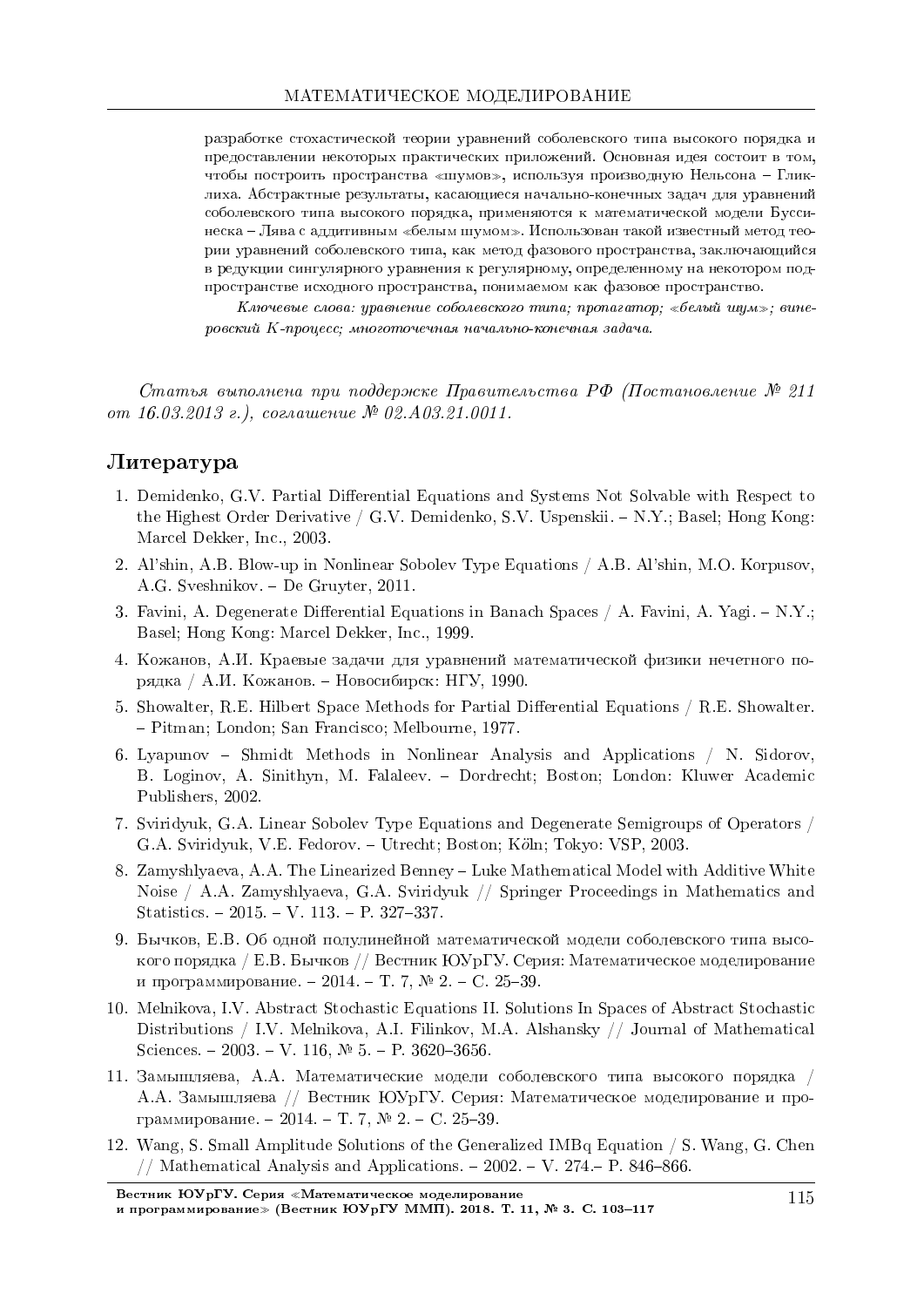- 13. Уизем, Дж. Линейные и нелинейные волны / Дж. Уизем. М.: Мир, 1977.
- 14. Ландау, Л.Д. Теоретическая физика. Т. VII. Теория упругости / Л.Д. Ландау, Е.М. Лифшиц. – М.: Наука, 1987.
- 15. Gliklikh, Yu.E. Global and Stochastic Analysis with Applications to Mathematical Physics / Yu.E. Gliklikh. London; Dordrecht; Heidelberg; N.Y.: Springer, 2011.
- 16. Gliklikh, Yu.E. Stochastic Leontieff Type Equations and Mean Derivatives of Stochastic Processes / Yu.E. Gliklikh, E.Yu. Mashkov // Вестник ЮУрГУ. Серия: Математическое моделирование и программирование. - 2013. – V. 6, № 2. - Р. 25-39.
- 17. Zagrebina, S.A. The Stochastic Linear Oskolkov Model of the Oil Transportation by the Pipeline / S.A. Zagrebina, E.A. Soldatova, G.A. Sviridyuk // Springer Proceedings in Mathematics and Statistics.  $-2015. - V.$  113.  $- P.$  317-325.
- 18. Da Prato, G. Stochastic Equations in Innite Dimensions of Encyclopedia of Mathematics and Its Applications / G. Da Prato, J. Zabczyk.  $-$  Cambridge: Cambridge University Press, 1992.
- 19. Arato, M. Linear Stochastic Systems with Constant Coefficients / M. Arato. Berlin: Springer, 1982.
- 20. Kovács, M. Introduction to Stochastic Partial Differential Equations / M. Kovács, S. Larsson // Proceedings of *<sup>≪</sup>*New Directions in the Mathematical and Computer Sciences*≫*, National Universities Commission, Abuja, Nigeria, October 8-12, 2007. V. 4. - Lagos: Publications of the ICMCS,  $2008 - P. 159-232$ .
- 21. Favini, A. Linear Sobolev Type Equations with Relatively p-Sectorial Operators in Space of *<sup>≪</sup>*Noises*<sup>≫</sup>* // A. Favini, G.A. Sviridyuk, N.A. Manakova // Abstract and Applied Analysis.  $2015. - V. 2015. - Article ID 697410. - 8 p.$
- 22. Favini, A. Linear Sobolev Type Equations with Relatively p-Radial Operators in Space of *<sup>≪</sup>*Noises*<sup>≫</sup>* / A. Favini, G. Sviridyuk, M. Sagadeeva // Mediterranean Journal of Mathematics.  $-2016. - V. 13$ ,  $\mathcal{N}$  6.  $-$  P. 4607-4621.
- 23. Favini, A. One Class of Sobolev Type Equations of Higher Order with Additive *<sup>≪</sup>*White Noise*<sup>≫</sup>* / A. Favini, G.A. Sviridyuk, A.A. Zamyshlyaeva // Communications on Pure and Applied Analysis.  $-2014. -V. 15, N<sup>o</sup>1. -P. 185-196.$
- 24. Nelson, E. Dynamical Theories of Brownian Motion / E. Nelson. Princeton: Princeton University Press, 1967.
- 25. Shestakov, A.L. Numerical Solution of the Optimal Measurement Problem / A.L. Shestakov, A.V. Keller, E.I. Nazarova // Automation and Remote Control. - 2012. - V. 73,  $\mathbb{N}$  1. -P. 97-104.
- 26. Keller, A.V. The Optimal Measurement Problem for the Measurement Transducer Model with a Deterministic Multiplicative Effect and Inertia  $/$  A.V. Keller, M.A. Sagadeeva  $//$ Вестник ЮУрГУ. Серия: Математическое моделирование и программировние.  $-2014$ . – V. 7,  $\mathbb{N}$  1. - P. 134-138.
- 27. Konkina, A.S. Multipoint Initial-Final Value Problem for the Model of Devis with Additive White Noise / A.S. Konkina // Вестник ЮУрГУ. Серия: Математическое моделирование и программировние. − 2017. – V. 10, № 2. – Р. 144-149.
- 28. Манакова, Н.А. Математические модели и оптимальное управление процессами фильтрации и деформации / Н.А. Манакова // Вестник ЮУрГУ. Серия: Математическое моделирование и программировние. - 2015. - Т. 8,  $\mathbb{N}^2$  3. - С. 5-24.